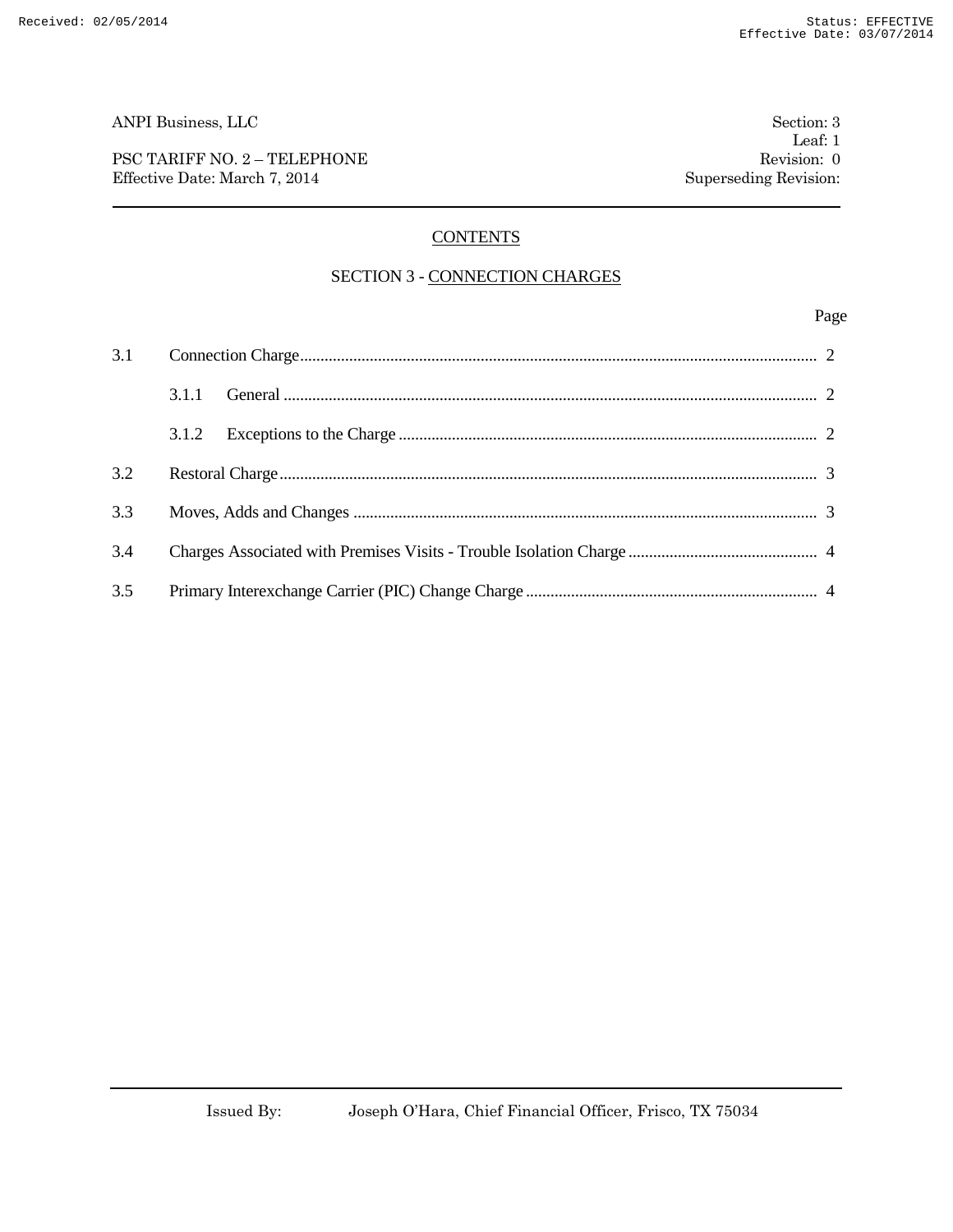PSC TARIFF NO. 2 – TELEPHONE Revision: 0 Effective Date: March 7, 2014 Superseding Revision:

Leaf: 2

## SECTION 3 - CONNECTION CHARGES

### 3.1 CONNECTION CHARGE

3.1.1 General

The Connection Charge is a nonrecurring charge which applies to the following: (a) the installation of a new service; (b) the transfer of an existing service to a different location; (c) a change from one class of service to another at the same or a different location; or (d) restoral of service after suspension or termination for nonpayment. Connection Charges are listed with each service to which they apply.

- 3.1.2 Exceptions to the Charge
	- a. No charge applies for a change to a service for which a lower monthly rate applies, made within 90 days after any general rate increase, if a lower grade of service is offered in the customer's exchange.
	- b. No charge applies for one change in the class of residence service, provided that the change is ordered within 90 days of the initial connection of the customer's exchange service.
	- c. The Company may from time to time waive or reduce the charge as part of a promotion. See Section 5.2.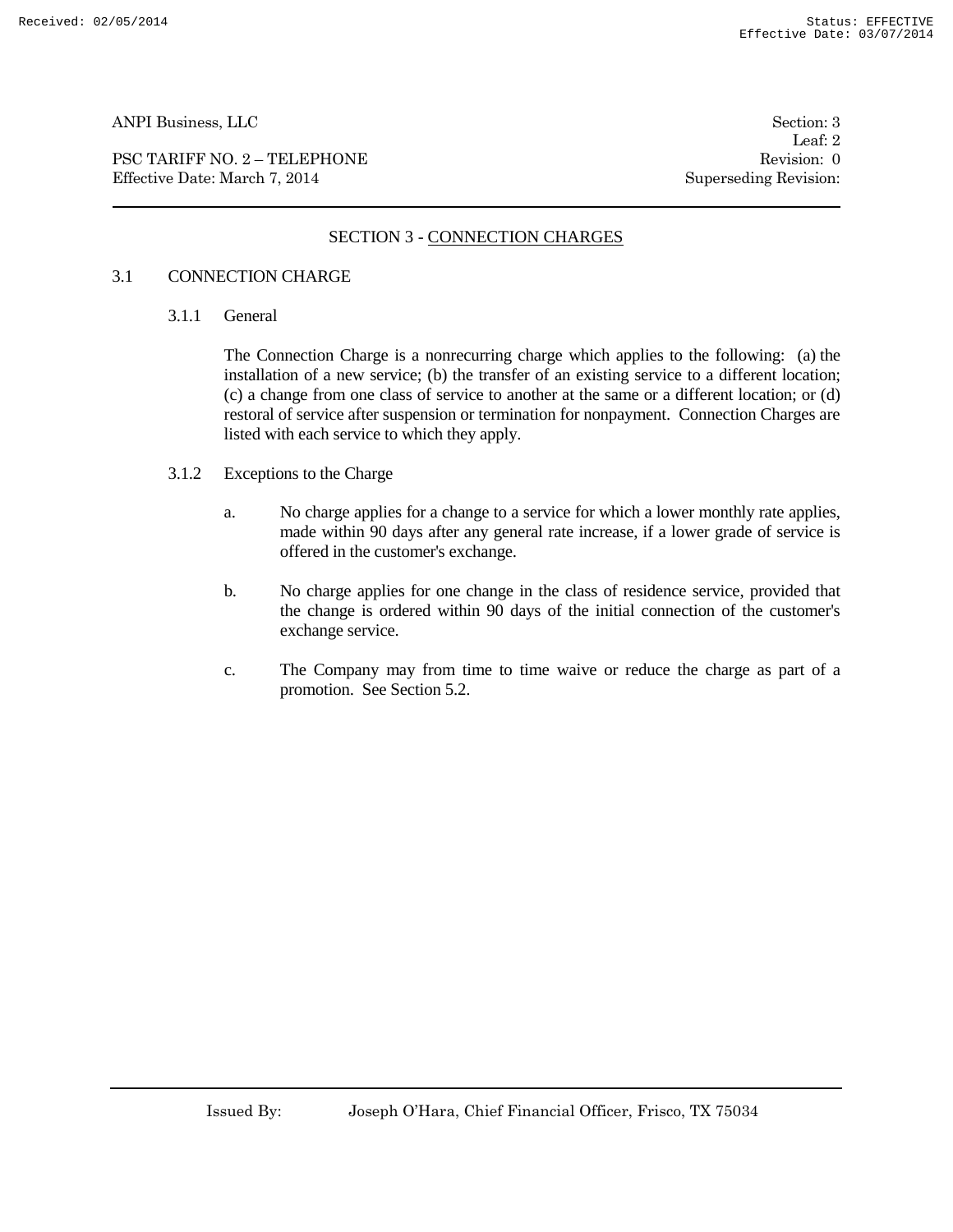PSC TARIFF NO. 2 – TELEPHONE Revision: 0 Effective Date: March 7, 2014 Superseding Revision:

Leaf: 3

### SECTION 3 - CONNECTION CHARGES (cont'd)

### 3.2 RESTORAL CHARGE

A restoral charge applies each time a service is reconnected after suspension or termination for nonpayment but before cancellation of the service, as deemed in Section l of this Tariff.

| Minimum: | <b>Business</b><br>\$ 5.00 |
|----------|----------------------------|
| Maximum: | \$250.00                   |

#### 3.3 MOVES, ADDS AND CHANGES

The Company alone may make changes in the location of its lines and equipment. When it is found that a move or change of such lines or equipment has been made by others, the Connection Charge for the underlying service will apply as if the work had been done by the Company.

The customer will be assessed a charge for any move, add or change of a Company service. Move, Add and Change are defined as follows:

- Move: The disconnection of existing equipment at one location and reconnection of the same equipment at a new location in the same building or in a different building on the same premises.
- Add: The addition of a vertical service to existing equipment and/or service at one location.
- Change:Change including rearrangement or reclassification of existing service at the same location.

| Business Charge per: | Move     | Add      | Change   |
|----------------------|----------|----------|----------|
| Minimum:             | \$5.00   | \$5.00   | \$5.00   |
| Maximum:             | \$250.00 | \$250.00 | \$250.00 |